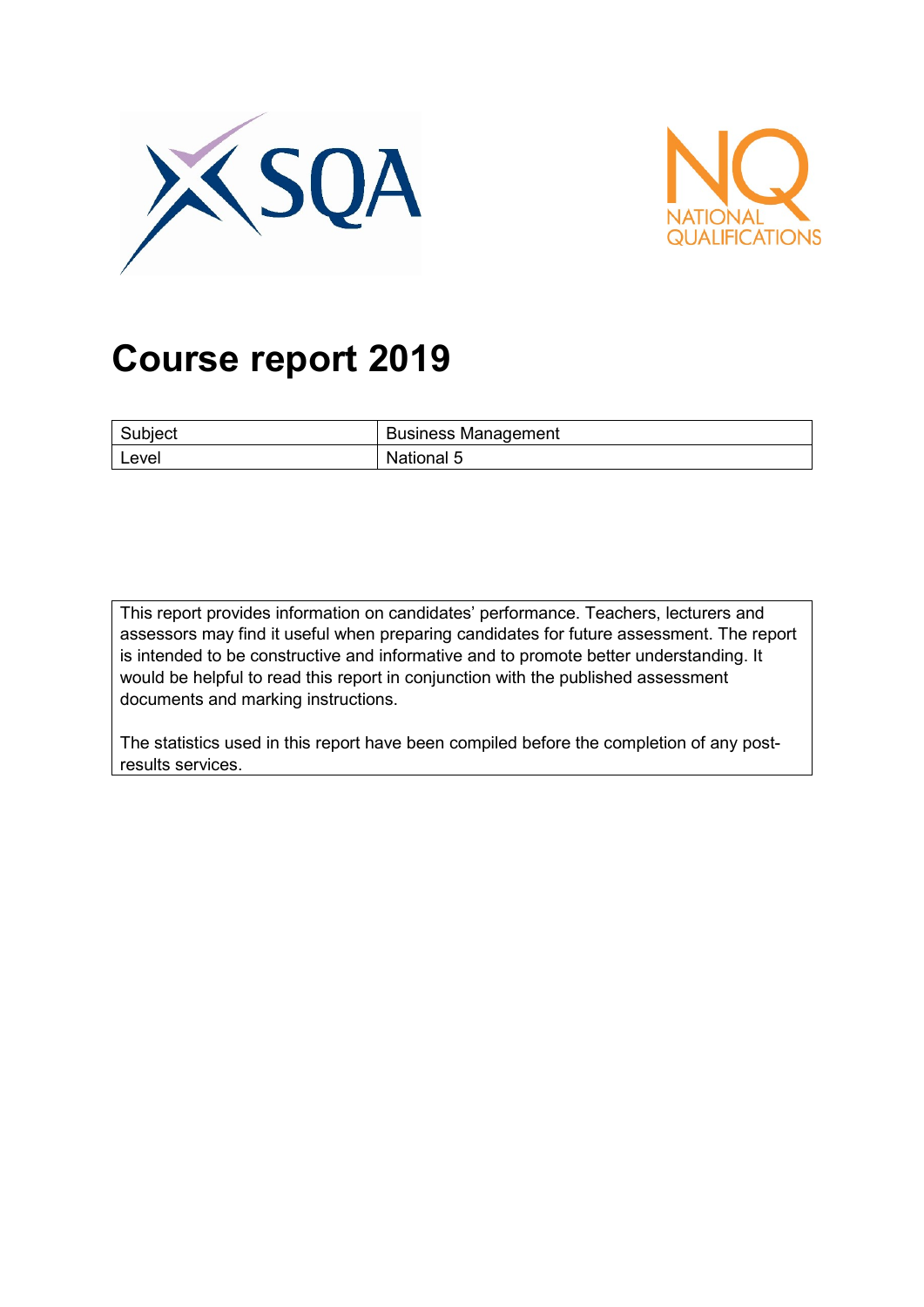## **Section 1: comments on the assessment**

#### **Question paper**

The question paper covered a good breadth of course content and was accessible for candidates. It mainly performed as expected, however, the grade boundaries were adjusted to take account of the slightly higher level of demand in a few questions.

#### **Assignment**

The assignment performed as expected, with almost all candidates submitting reports within the word count. Reports were well presented, using a wide variety of topic areas and a range of businesses from different sectors of the economy.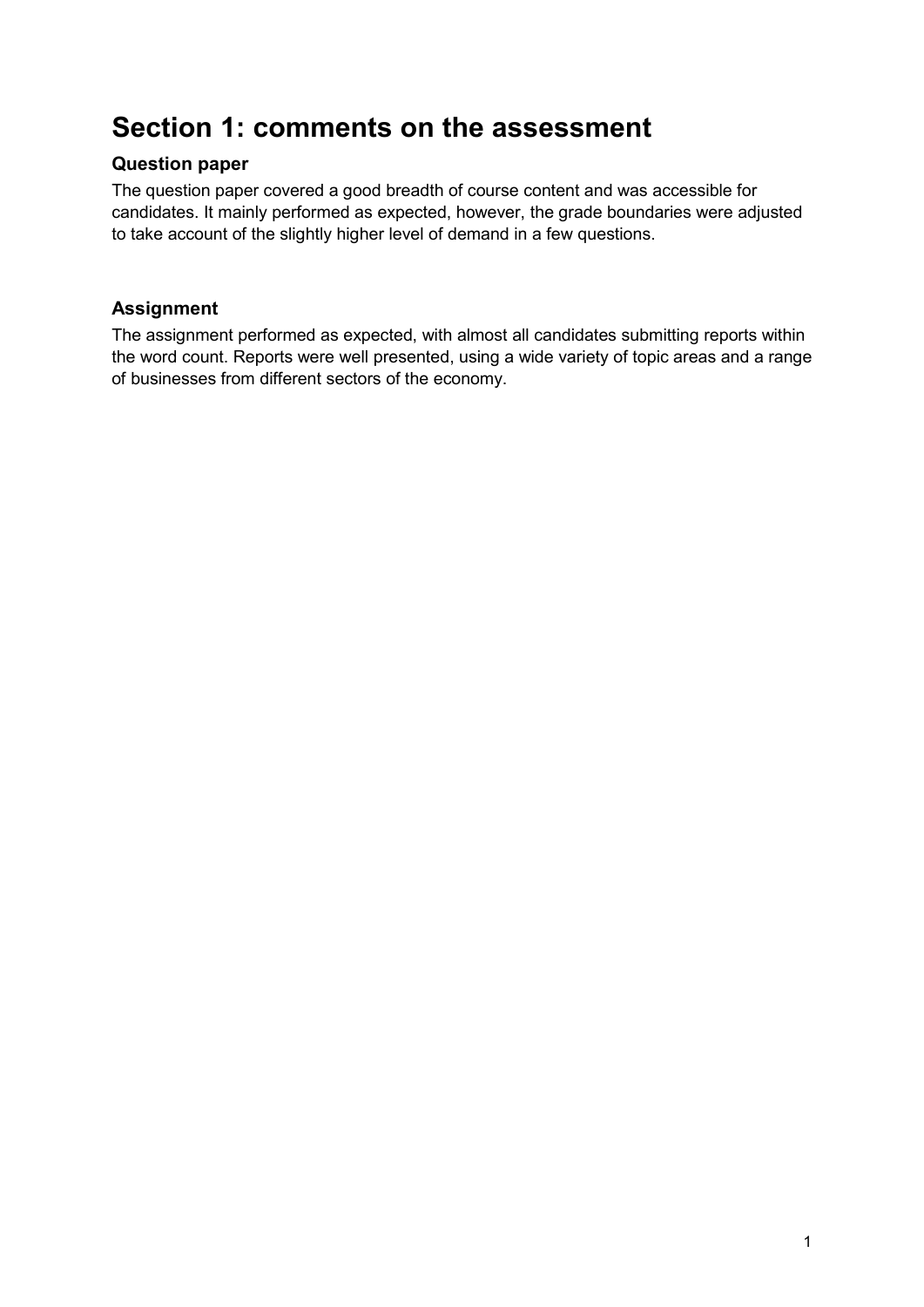## **Section 2: comments on candidate performance**

### **Areas that candidates performed well in**

#### **Question paper**

#### **Section 1**

Question 1(a)(i): candidates performed well in this question, with most successfully identifying stakeholders from the stimulus material.

Question 1(c)(i): most candidates showed sound knowledge of internal factors.

Question 2(a): candidates were able to interpret target markets from the stimulus material.

Question 2(f): candidates showed good knowledge of the importance of quality.

#### **Section 2**

Question 3(b): most candidates were able to define non-durable goods.

Question 4(b): candidates responded well to justifying reasons for training.

Question 5(a)(ii): most candidates were able to identify the correct stage of the product life cycle.

Question 7(b): candidates demonstrated a sound knowledge of the consequences of overstocking.

#### **Assignment**

Candidates who used appropriate headings and layout performed well. Most assignments were within the word count and included appropriate graphics and appendices. Candidates used a wide variety of business organisations. Many reports focused on marketing mix and customer service. Candidates performed well in:

- ♦ background information
- research methods and sources
- ♦ collating and reporting

Candidates' analysis of findings is improving.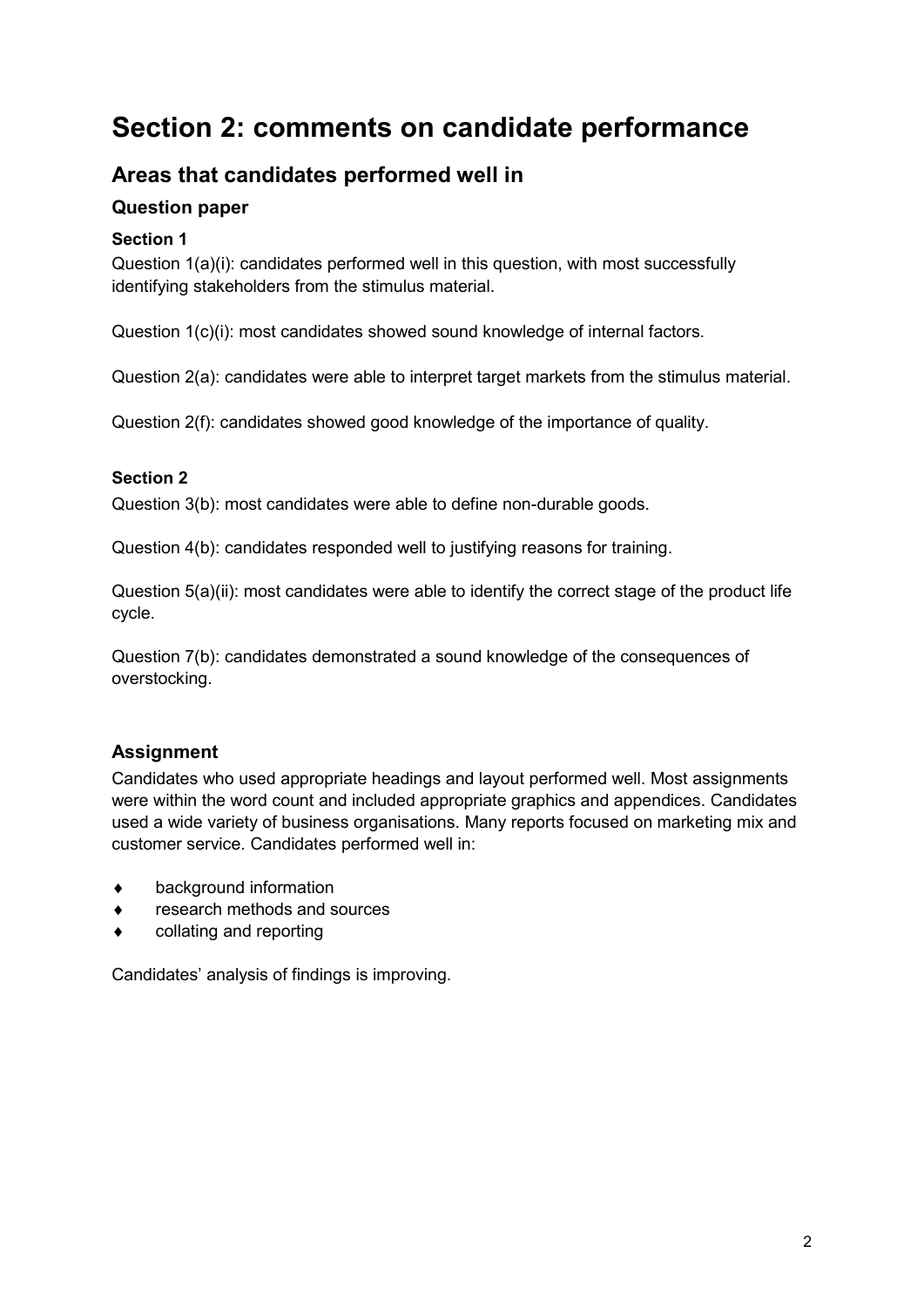### **Areas that candidates found demanding**

#### **Question paper**

#### **Section 1**

Question 1(a)(ii): generally, candidates performed well in this question. However, many only gave one interest of each of their stakeholders from question 1(a)(i) and did not add development or a second interest to gain the 3 marks available.

Question 1(b): some candidates did not recognise that the method used to distribute the chocolates was road. Some candidates confused methods of distribution with channels of distribution. Application of the command word *'*compare' was poor.

Question 1(d)(ii): candidates found it difficult to identify methods of external recruitment. Many candidates identified stages of recruitment instead.

Question 1(e): many candidates did not use the case study effectively to answer this question. Many gave generic explanations of factors affecting choice of supplier, which were not credited. The factors had to be identifiable from exhibit 1.

Question 2(b): many candidates misread this question and compared third sector to private or public, rather than comparing private to public.

Question 2(c): some candidates could not explain factors that affect location.

#### **Section 2**

Question 4(c): candidates showed poor knowledge of working practices. Candidates may have misread the question and identified methods of motivation instead.

Question 5(a)(i): candidates showed knowledge of the product life cycle, but many did not label the axis.

Question 6(a): some candidates could not identify the labels in the income statement, showing poor knowledge of key terms. Some candidates are using old accounting terminology, for example 'net profit'.

Question 6(b): some candidates found it difficult to explain the purpose of a cash budget. The question did prove to be discriminatory.

Question 6(c): candidate descriptions were poor. Many candidates gave very general responses or gave uses of spreadsheets in finance rather than advantages of using the software.

#### **Assignment**

#### **Background information**

Some reports had background information sections that were overly long and used up unnecessary words from the candidate's overall word count. Most reports had a suitable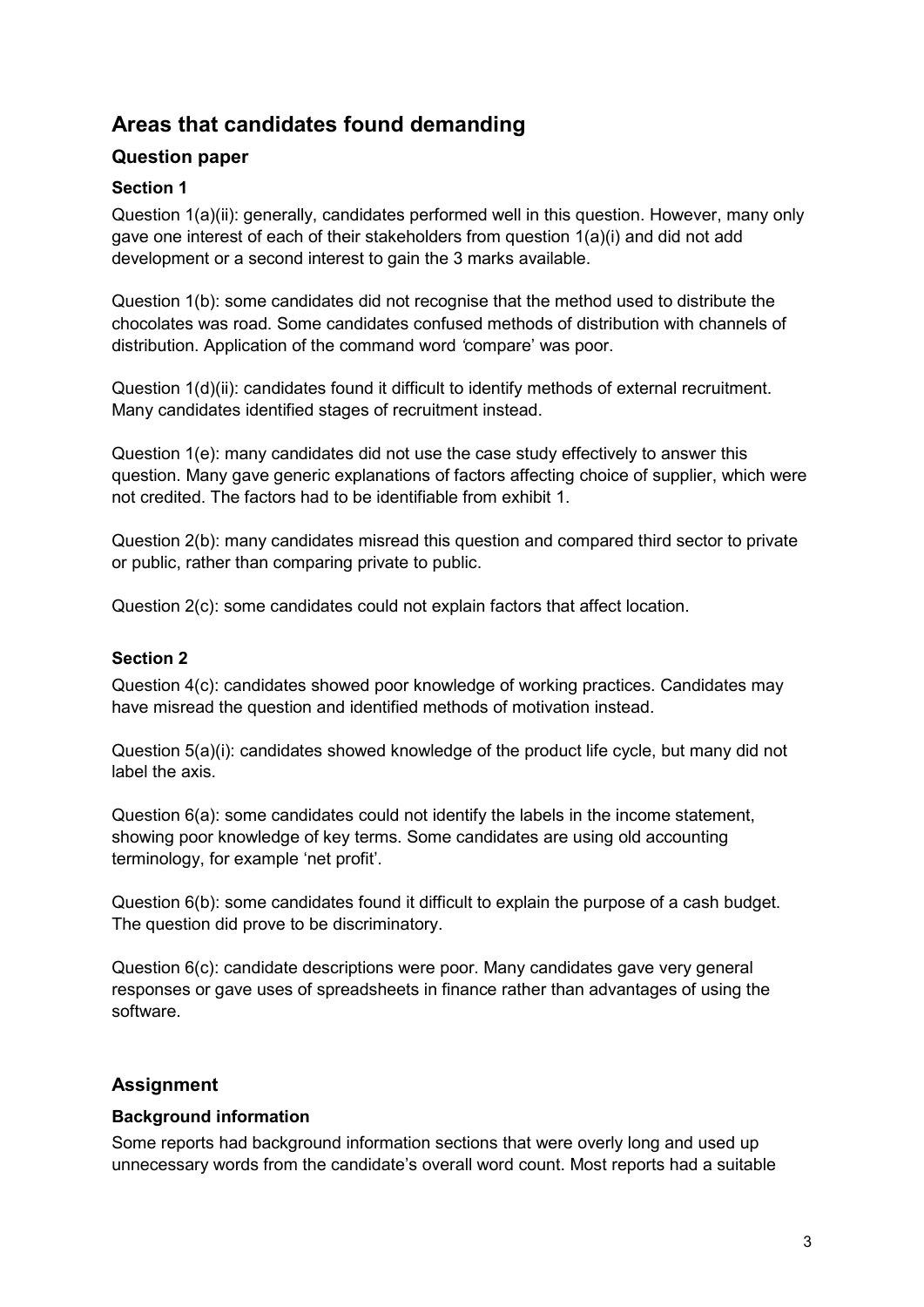purpose, but a few had overly complex and/or dual-purpose topics, which made it more difficult for the candidates to analyse their findings and come to suitable conclusions.

#### **Research methods and sources**

Some candidates continued to list generic, theoretical points, which did not clarify how the research method was beneficial to their assignment.

#### **Findings, analysis and interpretation**

Some candidates did not give analysis of their findings, which meant the maximum mark allocation available was 6 marks. Only a few candidates gave findings that were not relevant to their topic, so could not be credited.

#### **Conclusions and recommendations**

Some candidates gave new information in this section that could not be credited. Some candidates could not justify reasons for their conclusions and/or recommendations. Conclusions and/or recommendations without a justification gain a maximum of 1 mark across this section of the report.

#### **Collating and reporting**

Some candidates used the title 'introduction' rather than 'background information' so could not be credited with the heading mark. A few candidates did not include any graphics or only gave one graphic.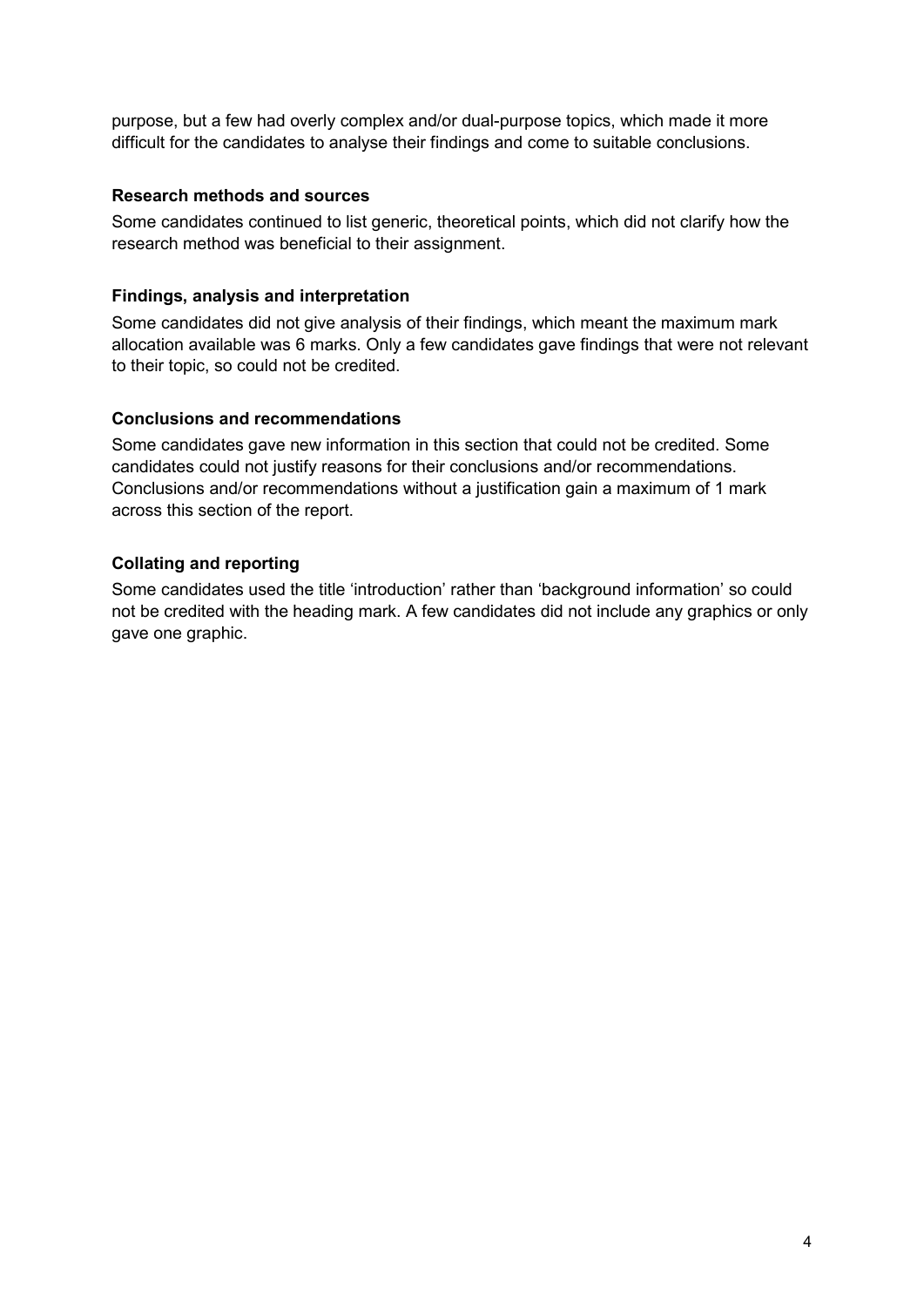## **Section 3: preparing candidates for future assessment**

#### **Question paper**

Candidates should read questions carefully, taking account of the command words. They must ensure that command words are applied accurately. For example, with 'compare' many candidates give an answer such as 'field research is up to date whereas desk research is not'. This cannot be credited as it does not state what desk research is. A suitable response would be '*field research is up to date whereas desk research is out of date as it could have been written a long time ago'.* In this example, one side of the 'compare' is qualified.

Candidates should take account of the mark allocation of each question. This helps them give the relevant number of points and/or developments to reach the mark allocation.

Section 1 asks candidates to use the case study and any additional exhibits provided, for example infographics. This style of questioning should be practised in class to help avoid candidates answering generally. (For example in question 1(e).)

Centres should be using new financial terminology linked to income statements.

#### **Assignment**

Centres should continue to follow SQA guidelines when preparing for the assignment.

Centres must use the template provided by SQA. Centres can use this to pre-set fonts, sizes and line spacing, but the template should not include the headings. Candidates gain 1 mark for appropriate use of headings; therefore, it must be the candidates' own work. Centres with bi-level classes should note that the headings differ slightly between National 5 and Higher.

When choosing a topic, candidates should avoid using double or overly complex topics. This can make it challenging for candidates to collect information and, more importantly, difficult for them to interpret.

Candidates should avoid using the generic term 'money' especially if using it in place of sales and/or profit. It is important that conclusions and recommendations are justified. Candidates should state their conclusion and/or recommendation and then say why they are stating it. They must be able to link it back to the research they used in the analysis and interpretation section. If their justification is new information, then they will not gain marks.

Candidates should not exceed the 1,300 word limit and they must declare the word count accurately on the flyleaf. Appendices do not contribute towards the word count; however, there should be no more than two pages of appendices.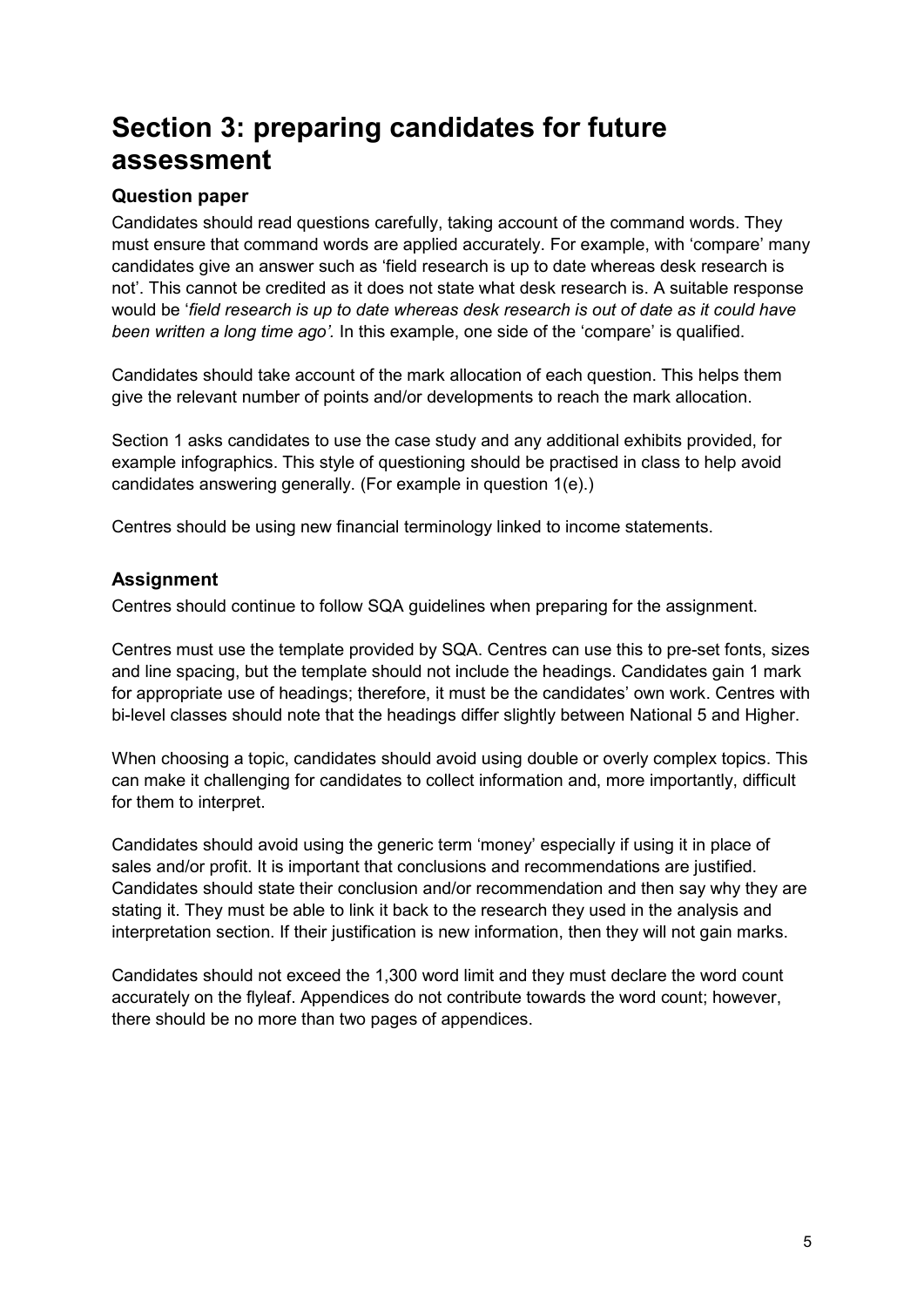## **Grade boundary and statistical information:**

## **Statistical information: update on courses**

| Number of resulted entries in 2018 | 7411 |
|------------------------------------|------|
|                                    |      |
| Number of resulted entries in 2019 | 7576 |

## **Statistical information: performance of candidates**

**Distribution of course awards including grade boundaries**

| <b>Distribution of</b><br>course awards | Percentage | Cumulative % | <b>Number of</b><br>candidates | <b>Lowest mark</b> |
|-----------------------------------------|------------|--------------|--------------------------------|--------------------|
| <b>Maximum mark</b>                     |            |              |                                |                    |
| A                                       | 35.1%      | 35.1%        | 2660                           | 80                 |
| В                                       | 22.6%      | 57.7%        | 1713                           | 68                 |
| C                                       | 20.7%      | 78.4%        | 1568                           | 56                 |
| D                                       | 13.3%      | 91.7%        | 1005                           | 44                 |
| No award                                | 8.3%       | -            | 630                            |                    |